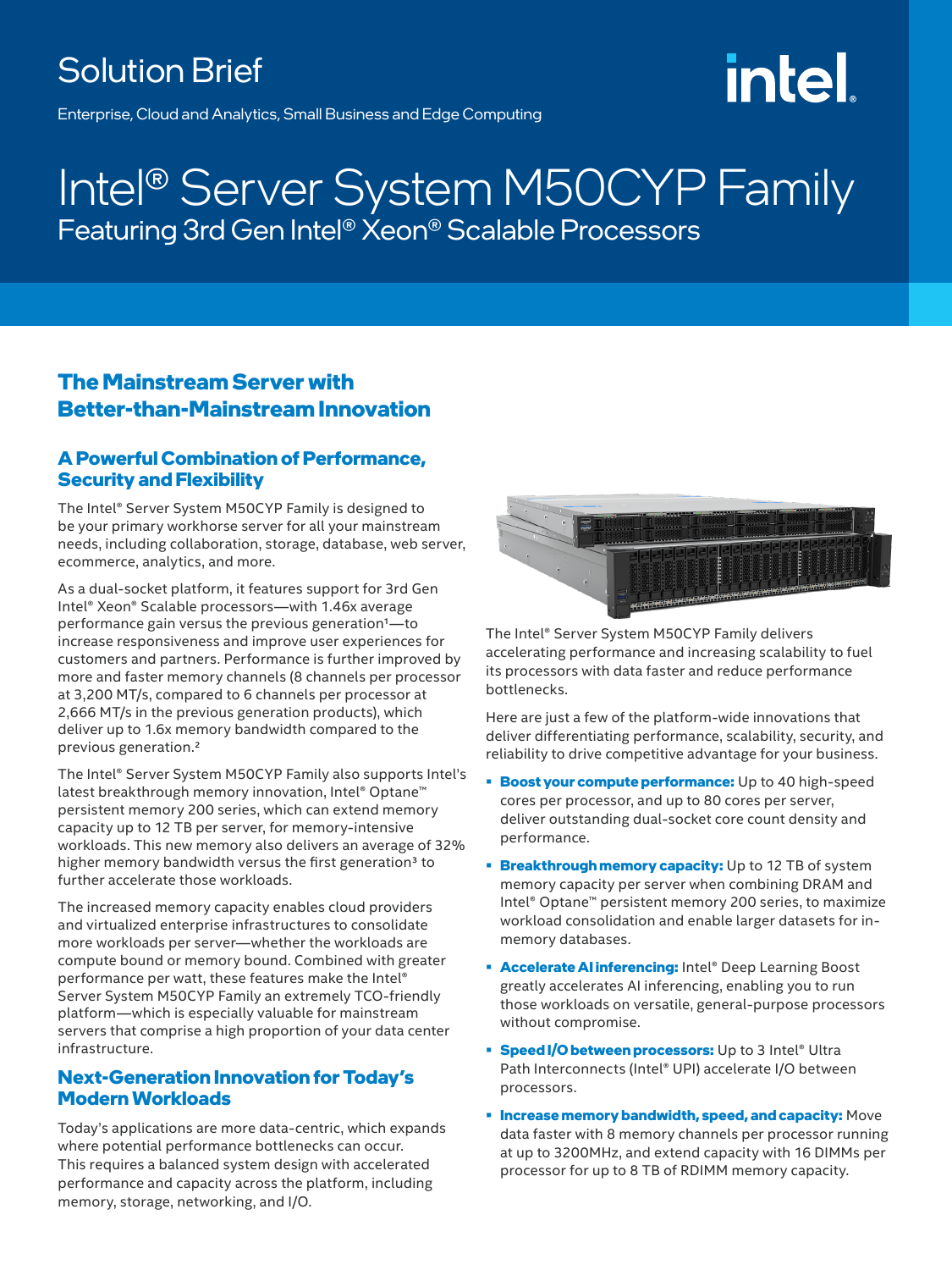#### **Solution Brief | Intel® Server System M50CYP Family**

- **• Extend system memory capacity:** Intel® Optane™ persistent memory 200 series extends system memory capacity versus DRAM-only servers, enabling up to 12 TB of memory per server, and delivers an average of 32% higher memory bandwidth compared to the first generation.3
- **• Breakthrough storage performance with affordable capacity:** Intel® Optane™ SSDs deliver breakthrough performance for your high-speed storage tier, while Intel® 3D NAND SSDs provide high-density practicality for your capacity tier.
- **• High-speed networking:** Accelerate network throughput with 100 Gb Ethernet support.
- **• More I/O throughput:** Speed I/O with PCIe 4.0, with up to 64 lanes (per socket) at 16 GT/s vs. previous generation.
- **• Hardware-enhanced security:** Adding even more value, hardware-enhanced security innovation with Intel® Security Guard Extensions (Intel® SGX) and new hardware-level cryptographic algorithm implementations better protect sensitive apps, data, and firmware, to help keep data safe without the typical performance penalty.<sup>4</sup>

#### **Purpose-Built to Handle a Variety of Enterprise and Cloud Requirements**

With revolutionary scalability, TCO, and 2-socket performance advantages, the Intel® Server System M50CYP Family is an ideal choice for computeintensive and data-intensive workloads for enterprise and cloud requirements.

#### **Enterprise Workloads**

- Hyperconverged Infrastructure (HCI)
- Database
- Business Intelligence
- **Storage**
- **Collaboration**
- Web server

#### **Cloud and Analytics Workloads**

- IaaS/Paas (VM host)
- **Ecommerce**
- Data Analytics
- $\Delta I$

#### **Small Business and Edge Computing**

- Email
- Remote Desktop
- Web Server
- **Basic Infrastructure**

#### **Scalable Performance across the Platform**

- 3rd Gen Intel® Xeon® Scalable processors
	- Up to 40 cores per processor
	- 2 Sockets, for up to 80 cores per server
- Up to 3 Intel® UPI links
- Intel® Optane™ persistent memory 200 series support
- Up to 12 TB system memory
	- 8 memory channels per processor
	- 16 DIMMs per processor
	- Up to 3,200 MT/s of bandwidth
- 100Gb Ethernet support
- Up to 24 x 2.5" hot-swappable SAS/SATA/NVMe drives, or up to 12 x 3.5-inch hot-swappable SAS/SATA/NVMe drives in 2U chassis; 4 x 2.5" or 12 x 2.5" hot-swappable SAS/SATA/NVMe SSDs in 1U chassis.
- Flexible ethernet with support for OCPv3 Type 1 slot and up to 6 full height and 2 half height PCIe 4.0 cards supported via riser card options.
- Enhanced Security Support
	- Intel<sup>®</sup> Platform Firmware Resilience (Intel<sup>®</sup> PFR) technology
	- Intel® Software Guard Extensions (Intel® SGX)<sup>4</sup>
	- Intel® Trusted Execution Technology (Intel® TXT)
	- Trusted Platform Module 2.0
	- Intel® Total Memory Encryption (Intel® TME)

#### **Further Accelerate Time to Market and to Value with Software Vendor Certified Data Center Solutions**

The Intel® Server System M50CYP Family has been validated and certified with leading cloud enterprise software—such as Nutanix Enterprise Cloud, VMware vSAN and Microsoft Azure Stack HCI—and made available as Intel® Data Center Blocks.

Intel® Data Center Blocks greatly simplify and accelerate private and hybrid cloud infrastructure deployment and time to value, while reducing effort and risk.

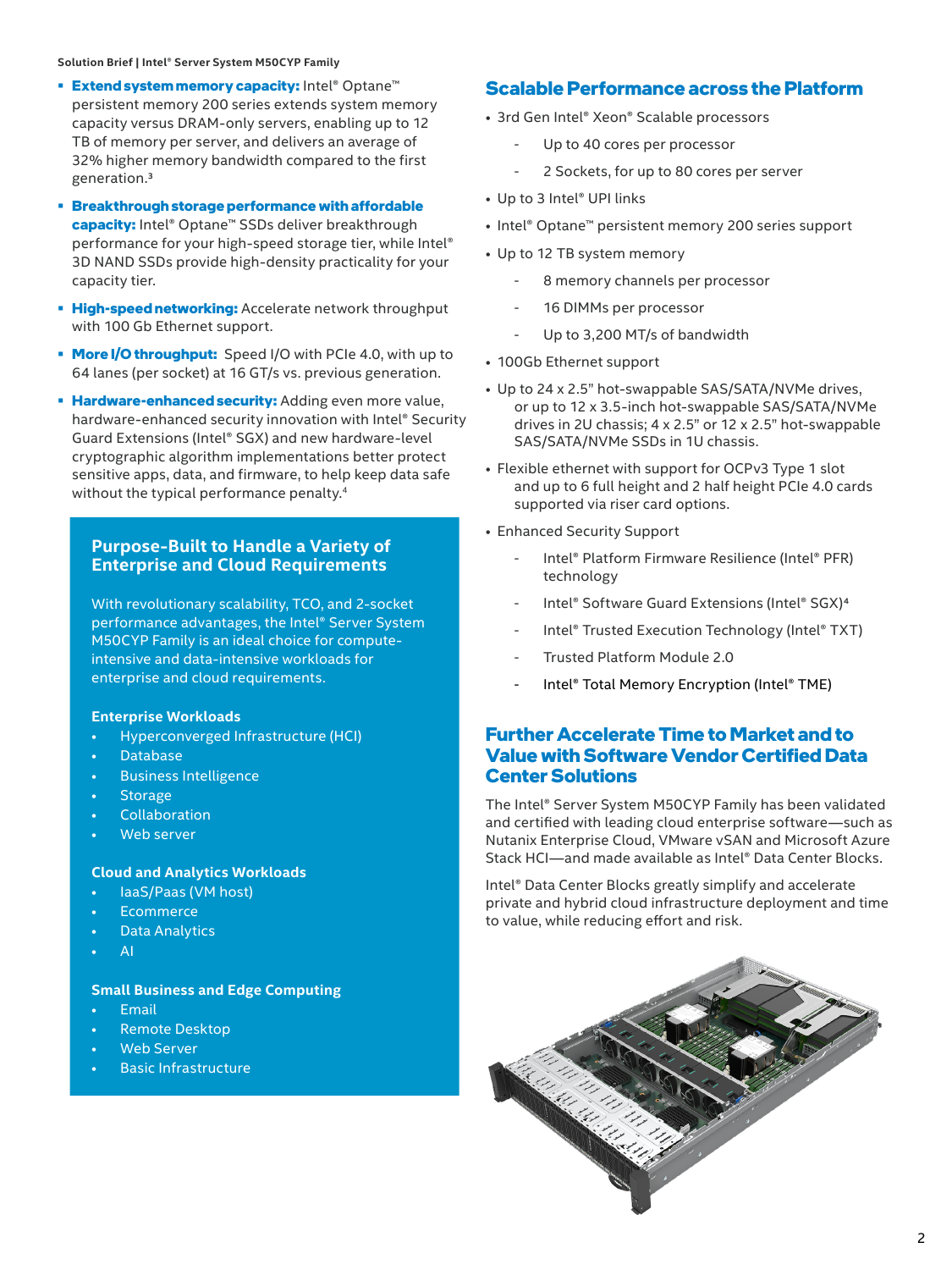#### **A Key Member of the Intel® Server System Family Portfolio**

Intel has created a portfolio of Intel® Server Systems to handle all your data center and workload requirements. Combined, these servers can run everything from entrylevel tasks to your most compute-intensive and data-centric workloads.

Intel® Server Systems can be configured to order to help with your specific needs. You can learn more about these systems in the portfolio by visiting: www.intel.com/servers.

#### **Enterprise-Class Server Management**

Intel® Server Systems provide consistent, enterprisegrade server management across all platforms to simplify deployment, monitoring, updating, and debugging.

The consistent interface, tools, and utilities simplify and accelerate all stages of the server lifecycle—from build and customize, to deployment, to multi-server management, and to single-server debug and maintenance.

#### **Deploy with Confidence with Intel Quality, Reliability, Service and Support**

Intel servers aren't just packed with innovation—they all come with Intel's world-class services and support package5, delivering unique value to every stage of the server lifecycle—from pre-purchase and deployment to operations, management and support.

You can take advantage of Intel's proven support and service, including a 3-year warranty (optional 5-year) and global technical support.

Intel® Server Systems are also easy to deploy and operate, with comprehensive documentation for integration, configuration and management. Select Intel® Server Systems, including the Intel® Server System M50CYP Family, are available as partially- or fully-integrated configure-to-order systems, allowing specific configuration of the CPU, memory, storage, and I/O devices to be included in the system.

#### **Reduce Risk of Counterfeit Parts with Intel® Transparent Supply Chain**

Counterfeit electronic parts are a growing security concern across all organizations. These concerns have grown as supply chains have become increasingly complex, multi-layered and global.

Current supply chain practices start with trusting the source, but processes are limited for screening out counterfeit components, particularly for products containing many subsystems.

Intel® Transparent Supply Chain helps partners and customers verify the authenticity and firmware version of servers and their components, through a set of tools, policies, and procedures. These verification steps, implemented on the factory floor at server manufacturers, enable enterprises to verify the authenticity and firmware version of systems and their components when systems arrive at their site.

This industry-leading approach helps:

- Provide component-level traceability and visibility
- Detect tampering of components and configuration state between stops
- Deliver fleet-level insights across suppliers

These and other safeguards combine to increase assurance and trust that the Intel servers you're purchasing and deploying are free of counterfeit components that could compromise your business or customers.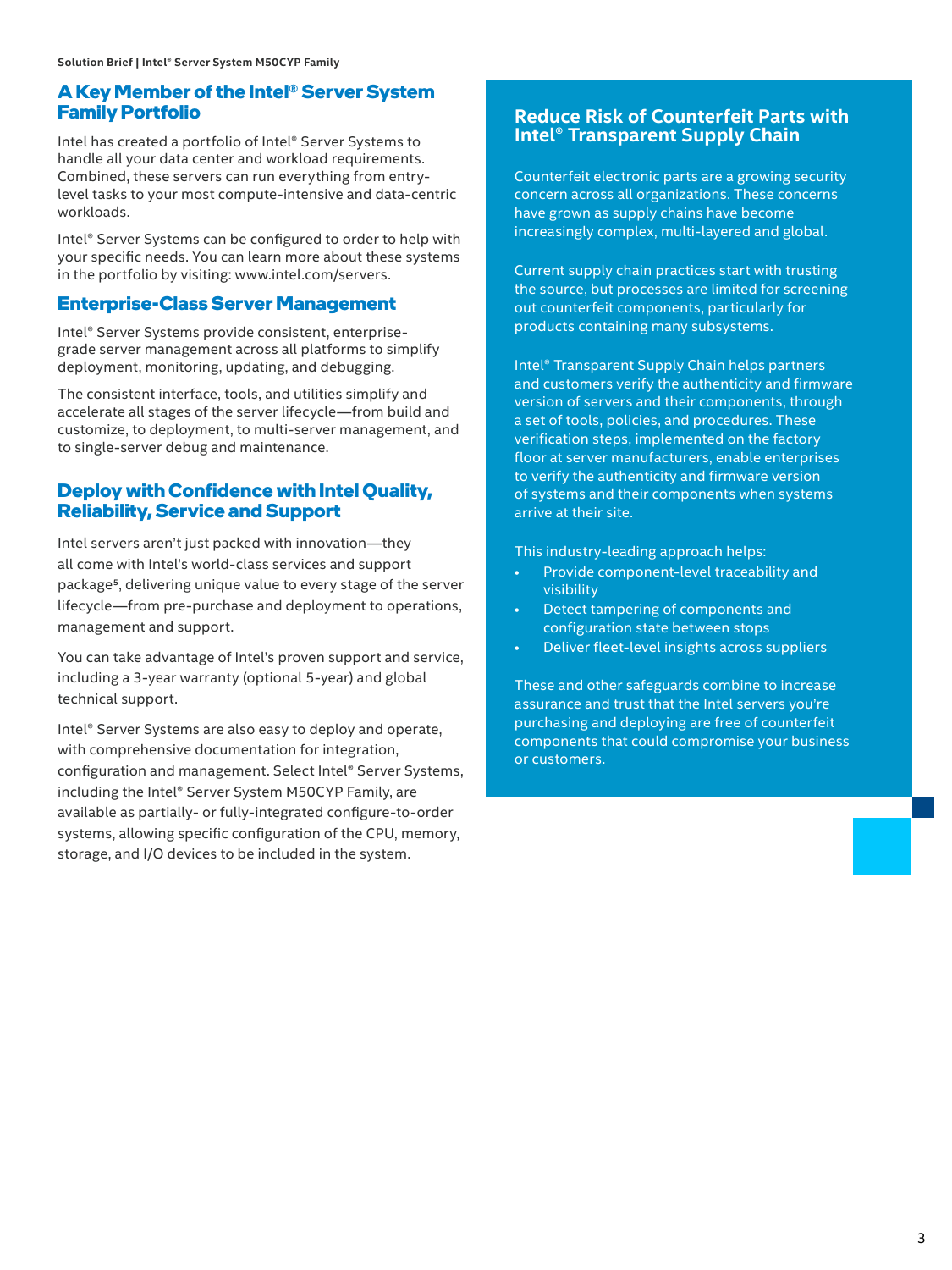# **Intel® Server Board M50CYP Family**

| <b>Board Specifications</b>                                                       | <b>Details</b>                                                                                                                                                                                                                                                                                                                                                                                                                                                                                                                                                  |
|-----------------------------------------------------------------------------------|-----------------------------------------------------------------------------------------------------------------------------------------------------------------------------------------------------------------------------------------------------------------------------------------------------------------------------------------------------------------------------------------------------------------------------------------------------------------------------------------------------------------------------------------------------------------|
| Feature                                                                           | Intel® Server Board M50CYP2SBSTD (2U chassis)<br>and Intel® Server Board M50CYP2SB1U (1U chassis)                                                                                                                                                                                                                                                                                                                                                                                                                                                               |
| Processor Support                                                                 | Dual Socket-P4 LGA4189<br>$\bullet$<br>Supported 3rd Gen Intel® Xeon® Scalable processors<br>$\bullet$<br>Intel® Xeon® Platinum 8300 processor<br>Intel® Xeon® Gold 6300 processor<br>Intel® Xeon® Gold 5300 processor<br>Intel® Xeon® Silver 4300 processor<br>Does not support processors with SKUs ending in "H" or "L"<br>UPI links: three @ 11.2 GT/s (Platinum and Gold shelves) or two @ 10.4 GT/s<br>$\bullet$<br>(Silver shelf)                                                                                                                        |
| Chipset                                                                           | Intel® C621A Series Chipset                                                                                                                                                                                                                                                                                                                                                                                                                                                                                                                                     |
| Memory Support                                                                    | 32 DIMM slots<br>$\bullet$<br>16 DIMM slots per processor, eight memory channels per processor<br>Two DIMMs per channel<br>$\sim$<br>All DDR4 DIMMs must support ECC<br>Registered DDR4 (RDIMM), three-dimensional stacking (3DS)-RDIMM, Load<br>$\bullet$<br>Reduced DDR4 (LRDIMM), 3DS-LRDIMM<br>Intel® Optane™ persistent memory 200 series<br>$\bullet$<br>Memory capacity: up to 6 TB per processor<br>$\bullet$<br>Memory data transfer rates: up to 3200 MT/s at one or two DIMMs per channel<br>$\bullet$<br>DDR4 standard voltage of 1.2V<br>$\bullet$ |
| Open Compute Project (OCP)<br>Module Support (Onboard<br>Network Support Options) | See Tested Hardware List (THOL) for current list of validated OCP modules.                                                                                                                                                                                                                                                                                                                                                                                                                                                                                      |
| PCIe NVMe Support                                                                 | Support for up to 10 PCIe NVMe Interconnects<br>$\bullet$<br>Eight onboard SlimSAS connectors, four per processor<br>Two M.2 NVMe/SATA connectors<br>Additional NVMe support through select Riser Card options<br>$\bullet$<br>(see Riser Card Support)<br>Intel® Volume Management Device (Intel® VMD) 2.0 support<br>$\bullet$<br>Intel® Virtual RAID on CPU 7.5 (Intel® VROC 7.5) supported using the Intel®<br>VROC 7.5 key (available as an Intel accessory option)                                                                                        |
| Onboard SATA Support                                                              | 10 x SATA III ports (6 Gb/s, 3 Gb/s and 1.5 Gb/s transfer rates supported)<br>$\bullet$<br>Two M.2 connectors - SATA / PCIe<br>Two 4-port mini-SAS HD (SFF-8643) connectors                                                                                                                                                                                                                                                                                                                                                                                     |
| <b>USB Support</b>                                                                | Three external USB 3.0 connectors at rear of chassis.<br>$\bullet$<br>Internal 26-pin connector for optional one USB 3.0 port and one USB 2.0 port<br>$\bullet$<br>front panel support (configured in both 1U and 2U chassis)<br>One USB 2.0 internal Type-A header<br>$\bullet$                                                                                                                                                                                                                                                                                |
| <b>Serial Support</b>                                                             | One external RJ-45 serial-A port connector at rear of chassis<br>$\bullet$<br>One internal DH-10 serial-B port header for optional front or rear serial port<br>$\bullet$<br>support. The port follows the DTK pinout specifications.                                                                                                                                                                                                                                                                                                                           |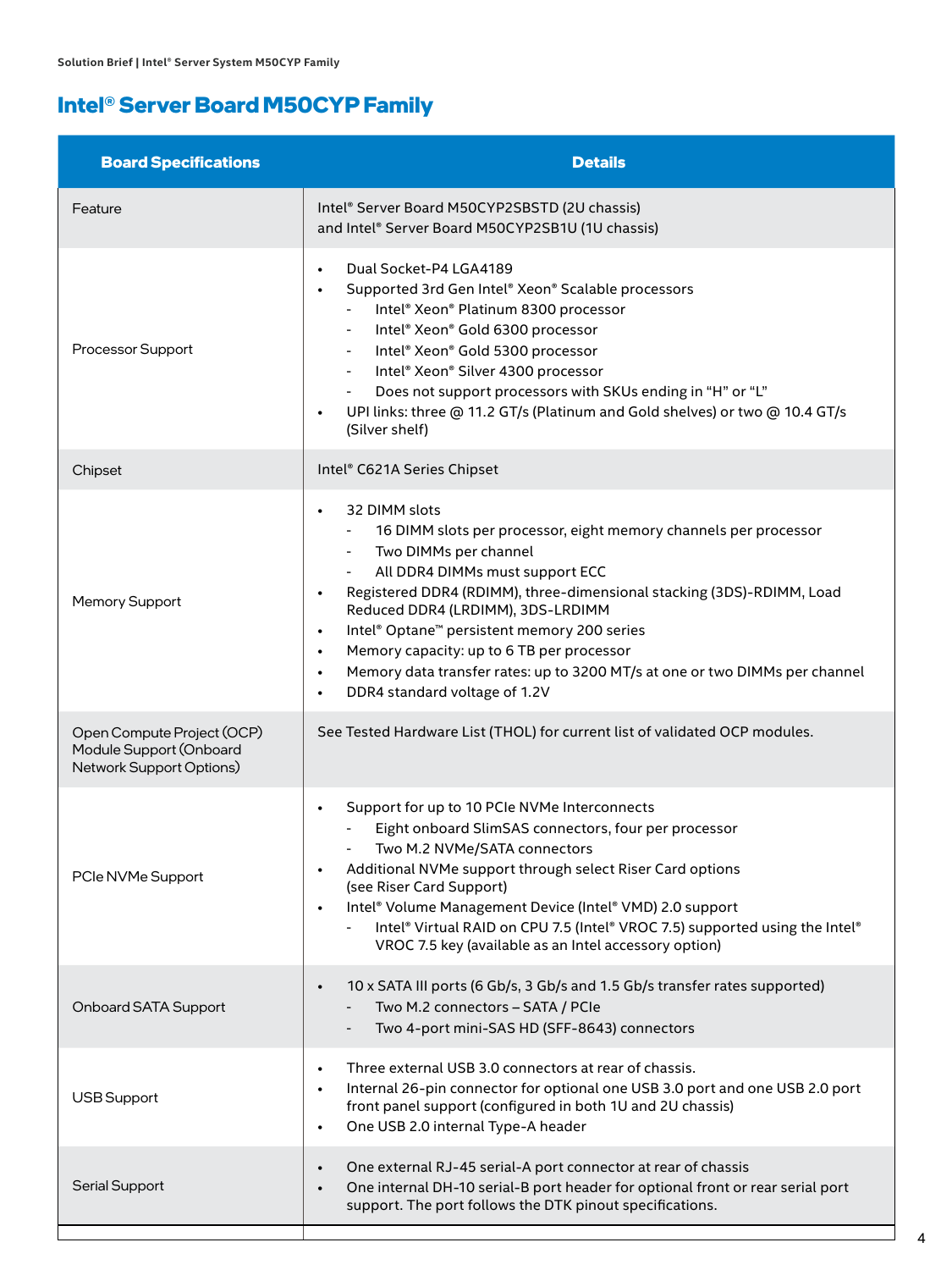| <b>Board Specifications</b> | <b>Details</b>                                                                                                                                                                                                                                                                                                                                                                                                                                                                                                                                                           |
|-----------------------------|--------------------------------------------------------------------------------------------------------------------------------------------------------------------------------------------------------------------------------------------------------------------------------------------------------------------------------------------------------------------------------------------------------------------------------------------------------------------------------------------------------------------------------------------------------------------------|
| Server Management           | Integrated Baseboard Management Controller (BMC)<br>$\bullet$<br>Intelligent Platform Management Interface (IPMI) 2.0 compliant<br>$\bullet$<br>Support for Intel® Data Center Manager (Intel® DCM)<br>$\bullet$<br>Support for Intel® Server Debug and Provisioning Tool (SDP Tool)<br>$\bullet$<br>Redfish compliant<br>$\bullet$<br>Support for Intel® Server Management Software<br>$\bullet$<br>Dedicated onboard RJ45 1 GbE management port<br>$\bullet$<br><b>Light Guided Diagnostics</b><br>$\bullet$<br>System configuration and recovery jumpers<br>$\bullet$ |
| <b>Security Support</b>     | Intel® Platform Firmware Resilience (Intel® PFR) technology with an I2C interface<br>$\bullet$<br>Intel® Software Guard Extensions (Intel® SGX)<br>$\bullet$<br>Intel® Trusted Execution Technology (Intel® TXT)<br>$\bullet$<br>Trusted Platform Module 2.0<br>$\bullet$<br>Intel® Total Memory Encryption (Intel® TME)<br>$\bullet$                                                                                                                                                                                                                                    |
| <b>BIOS</b>                 | Unified Extensible Firmware Interface (UEFI)-based BIOS<br>(legacy boot not supported)                                                                                                                                                                                                                                                                                                                                                                                                                                                                                   |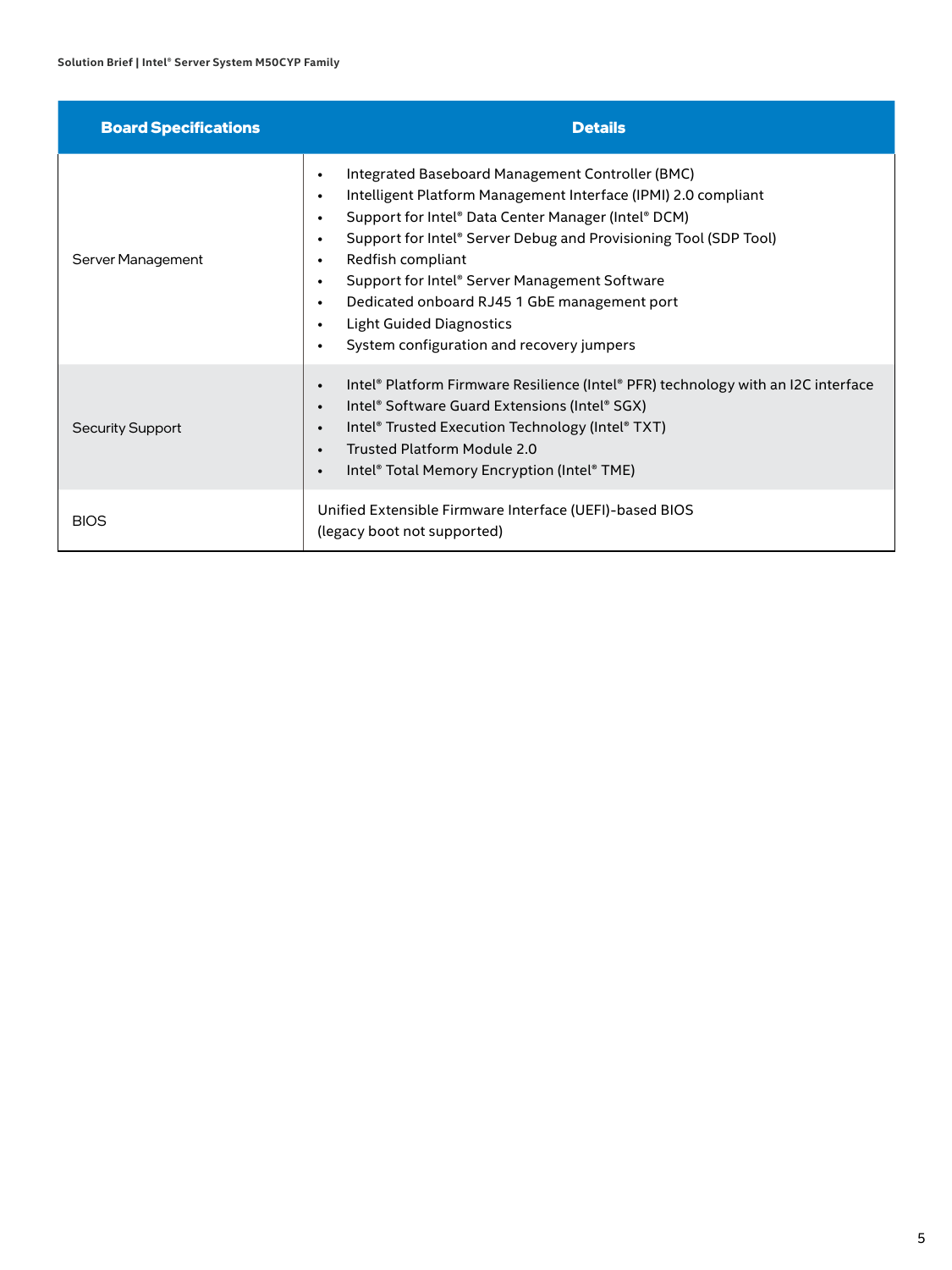## **Intel® Server System M50CYP1UR Family**

| <b>System Specifications</b>                                                                                                         |                                                                                                                                                      | <b>Details</b>                                                                                                                                                                                                                                                                |
|--------------------------------------------------------------------------------------------------------------------------------------|------------------------------------------------------------------------------------------------------------------------------------------------------|-------------------------------------------------------------------------------------------------------------------------------------------------------------------------------------------------------------------------------------------------------------------------------|
| Chassis Type                                                                                                                         | 1U rack mount chassis                                                                                                                                | 2U rack mount chassis                                                                                                                                                                                                                                                         |
| <b>System Fans</b>                                                                                                                   | Eight managed 40 mm hot-swap<br>$\bullet$<br>capable system fans<br>Integrated fans included with each<br>$\bullet$<br>installed power supply module | Six managed 60 mm hot-swap<br>$\bullet$<br>capable system fans<br>Integrated fans included with each<br>$\bullet$<br>installed power supply module                                                                                                                            |
| Power Supply Options*                                                                                                                | AC 1300 W Titanium<br>$\bullet$<br>AC 1600 W Titanium<br>$\bullet$                                                                                   | AC 1300 W Titanium<br>$\bullet$<br>AC 1600 W Titanium<br>$\bullet$<br>AC 2100 W Platinum                                                                                                                                                                                      |
| Riser Support*                                                                                                                       | Concurrent support for up to four riser<br>cards, including PCIe interposer riser<br>card, with support for up to three PCIe<br>Add-in Cards         | Concurrent support for up to three riser<br>cards with support for up to eight PCIe<br>Add-in Cards                                                                                                                                                                           |
| Front Drive Bay Options*                                                                                                             | 4 x2.5" SAS/SATA/NVMe hot-swap<br>$\bullet$<br>drive bays<br>12 x2.5" SAS/SATA/NVMe hot-<br>$\bullet$<br>swap drive bays                             | 8 x2.5" SAS/SATA/NVMe hot-swap<br>$\bullet$<br>drive bays<br>16 x2.5" SAS/SATA/NVMe hot-swap<br>$\bullet$<br>drive bays<br>24 x2.5" SAS/SATA/NVMe hot-swap<br>$\bullet$<br>drive bays<br>12 x3.5" SAS/SATA hot-swap drive<br>$\bullet$<br>bays (supports up to 4 NVMe drives) |
| *For more information on specific configurations, see the Intel® Server System M50CYP Configuration Guide or visit<br>ARK.intel.com. |                                                                                                                                                      |                                                                                                                                                                                                                                                                               |

|                                                      | CYPHALFEXTRAIL-Value Rack Mount Rail Kit                                     |
|------------------------------------------------------|------------------------------------------------------------------------------|
| Supported Rack Mount Kit<br><b>Accessory Options</b> | CYPFULLEXTRAIL - Premium Rail Kit with cable management arm (CMA)<br>support |
|                                                      | AXXCMA2 – Cable Management Arm (supports CYPFULLEXTRAIL only)                |

#### **Additional Resources:**

Detailed SKU configurations can be found at: <https://cdrdv2.intel.com/v1/dl/getContent/638427>.

For more information on Intel® Server Products visit: [intel.com/serverproducts](http://intel.com/serverproducts)

For more information on the Intel® Server System M50CYP Family visit: [www.intel.com/server-system-M50CYP](http://www.intel.com/server-system-M50CYP)

Marketing Resources: Access a library of marketing assets by visiting the DSG Marketing Asset Library at: <https://servermarketinglibrary.intel.com>.